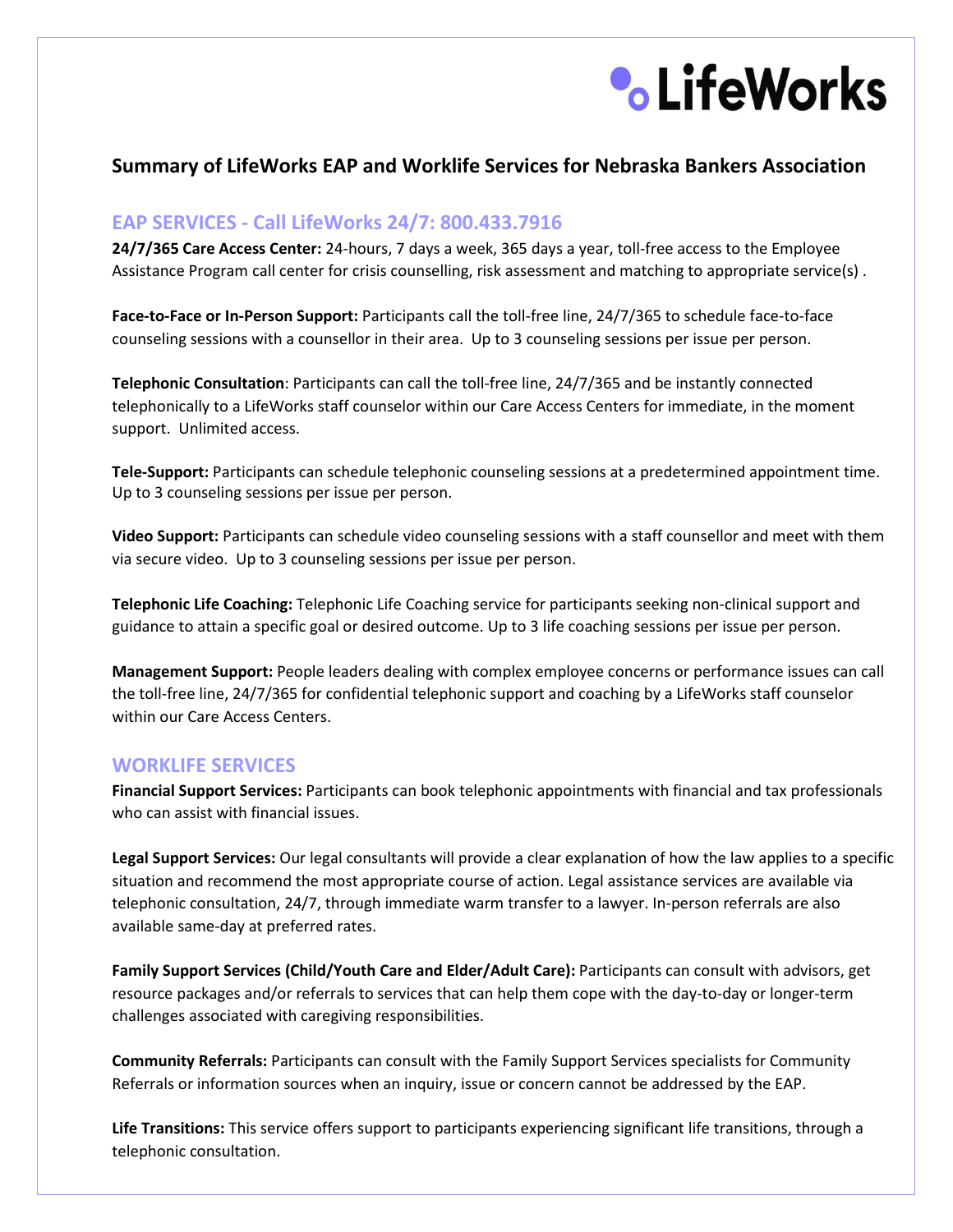**Nurse Consultation:** Nurse Consultation provides clients access to a Registered Nurse for general health advice 24 hours a day, 7 days a week. This service is only appropriate for non-urgent medical issues only.

# **LIFEWORKS PLATFORM - [www.login.lifeworks.com](http://www.login.lifeworks.com/)  Username: Nebraska Password: Lwgo21**

**Total Wellbeing Solution**: Participant have access to the LifeWorks Platform & Mobile App including wellbeing tools to motivate, energize and inspire you to be healthy and happy. Qualified support for your mental, physical, social and financial wellbeing, any time, from anywhere.

**Online Support & Resources / Wellbeing Content:** Participants have access to browse thousands of articles, toolkits, audio recordings, podcasts, e-booklets and more for everyday life related to life, family, health, money, and work.

**Newsfeed Company Posts:** The Newsfeed acts as your organization's own online communication tool and information delivery system. It's your destination for news and updates, as well as personalized, "snackable" wellbeing content.

**Snackable Wellbeing:** Personalized and trusted daily "bite-sized" content that only takes minutes to consume! Delivered directly through the Newsfeed, you can access content from experts across Body, Mind, Personal Finances, Relationships and Work.

**Care Now:** The CareNow programs offer interactive, online digital self-help resources (videos, podcasts, exercises) that participants can engage with in their own way and at their own time.

**Total Wellbeing Assessments:** The easy-to-use assessments help you to understand your strengths and improvement opportunities in all 4 pillars of total wellbeing. The 4 pillars are financial, mental, physical, and social.

**Perks & Savings:** Save money on daily purchases and the important things in life. Participants have access to shop online Exclusive Online Offers, Cashback Deals and Discounted Gift Cards from market-leading brands.

**Virtual Fitness: LIFT Session:** A virtual fitness solution that promotes good physical health with automated fitness journeys, accessible through the LIFT Session app.

### **WORKPLACE SUPPORT FOR HR AND MANAGEMENT**

**Workplace Referral Program (WRP):** Assessment and counseling for individuals experiencing performance issues at work that are related to an underlying emotional, psychological or drug/alcohol abuse problem.

**DOT Substance Abuse Program (DOT SAP):** Assessment of employees who have breached alcohol and drug policy. \*\*\**Additional fees may apply to this service. Approval from Karen Coufal at NBA VEBA is required.*

**Critical Incident/Trauma Support:** Onsite counselor support provided to an organization following a critical incident (robbery, sudden death etc.). The intervention can be provided in both a group and individual format. \*\*\*Additional fees may apply to this service. Approval from Karen Coufal at NBA VEBA is required.

## **LIFEWORKS TRAINING**